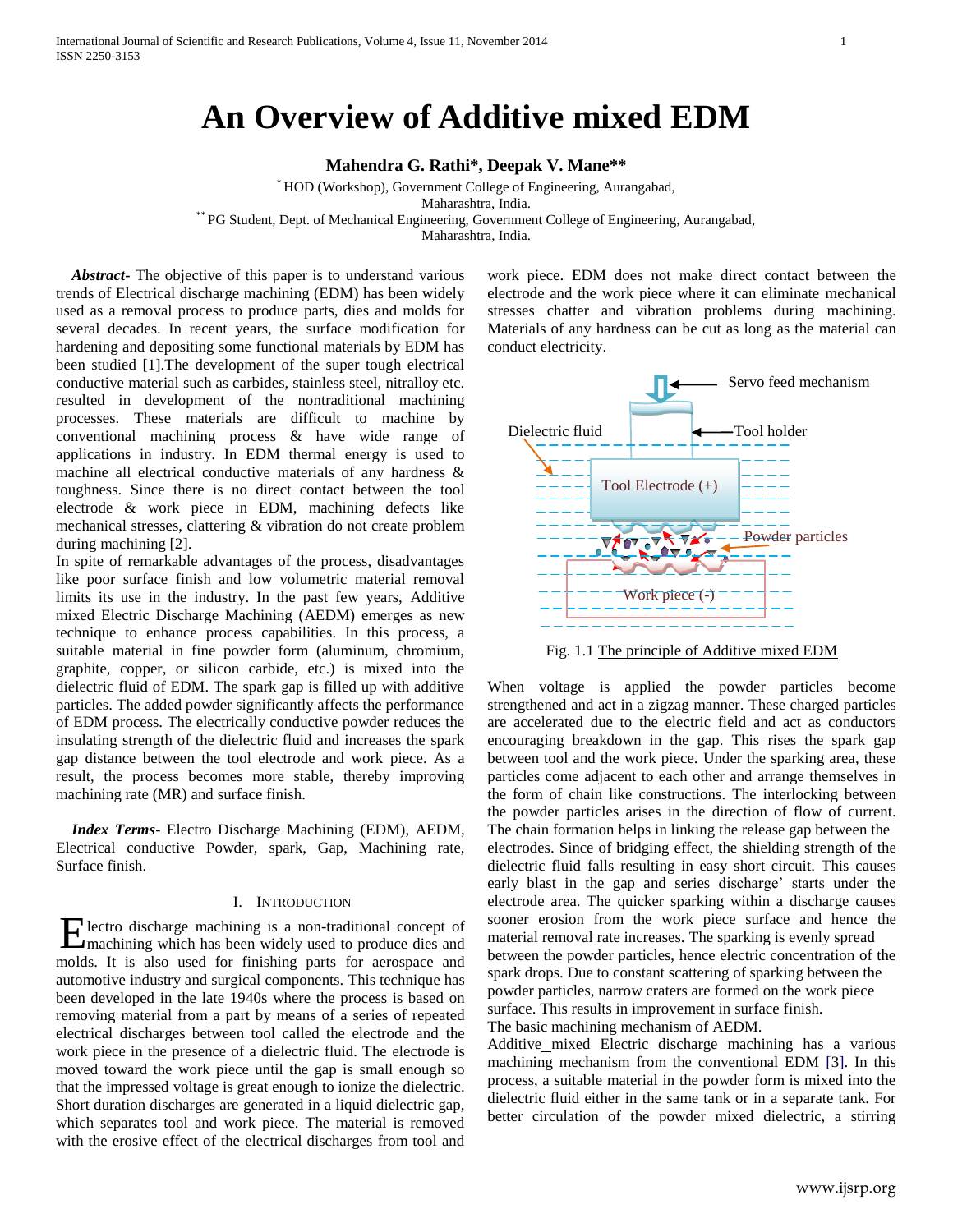system is employed. For constant reuse of powder in the dielectric fluid, a modified circulation system (Fig. 1.2) is used.



Fig 1.2 Setup of Electric Discharge Machining

## **A) Major Component of Additive mixed Electrical discharge Machining**

**1. Power supply:** The power supply is an important part of any EDM system. It converts the alternating current from the main utility supply into the pulse direct current (DC) essential to create the spark ejection at the machining gap.

**2. Pulse Generator & Control Unit:** is likely for providing pulses at a definite voltage and current for precise extent of time. The power supply control the extent of energy spent. First, it has a time control purpose which controls the span of time that current flows during each pulse; this is called "on time." Then it is regulating the volume of current permissible to flow during each pulse. The control unit is control the all function of the machining for example of Ton, Ip, duty cycle, placing the values and maintain the workpiece the tool gap**.**

**3. The servo system to feed the tool**: The servo control unit is provided to maintain the pre-determined gap. It senses the gap voltage and relates it with the present value and the different in voltage is then used to control the drive of servo motor to adjust the gap.

**4. Tool holder:** The tool holder clamps the tool with the process of machining.

**5. Circulating Pump:** Circulation of powder mixed dielectric.

**6. Electrode:** The EDM electrode is the tool that fixes the shape of the cavity to be produce.

**7. Permanent magnet:** Magnetic forces are used to isolate the debris from the dielectric fluid. For this purpose, two permanent magnets are positioned at the bottom of machining tank

8. **Machining Tank:** The system contains of a transparent bathlike container, called the machining tank. It is placed in the work tank of the EDM, and the machining is accomplished in this container.

**9. Working tank with work holding device:** All the EDM oil preserved in the working tank, it is used to deliver the fluid throughout the process of machining.

10. **X-Y table accommodating the working table:** They are used to the movement of the workpiece from X and Y direction. [3]

### II. MAJOR PARAMETERS OF EDM

EDM Parameters mainly classified into two categories. Process parameter and Response Variable. [12]

**Process Parameters:** The process parameters in EDM are used to regulate the performance methods of the machining process. Process parameters are generally well-disciplined machining input factors that decide the conditions in which machining is carried out. These machining situations will affect the process performance result, which are gauged using various performance methods.

- $\div$  ELECTRICAL PARAMETERS
	- 1. Duty factors
	- 2. Gap Voltage
	- 3. Peak Current
	- 4. Average current
	- 5. Push on time
	- 6. Pulse off time
	- 7. Discharge voltage
	- 8. Polarity
	- 9. Pulse Frequency
	- 10. Pulse waveform
	- 11. Electrode gap
- $\div$  POWDER BASED PARAMETERS
	- 1. Type of powder
	- 2. Powder size
	- 3. Powder conductivity
	- 4. Powder concentration
	- 5. Powder density
- $\bullet$  NON ELECTRICAL PARAMETERS
	- 1. Type of Dielectric
	- 2. Working time
	- 3. Electrode lift time
	- 4. Nozzle flushing
	- 5. Gain
- **ELECTRODE BASED PARAMETER** 
	- 1. Electrode material
	- 2. Electrode size
	- 3. Electrode shape

**Response variable**: These variables measure the various process performances of EDM results.

- 1. Material removal rate (MRR)
- 2. Tool Wear rate (TWR)
- 3. Surface Quality
- 4. Surface Roughness

#### TYPES OF DIELECTRIC FLUIDS:

- Mineral Oils: liquid petroleum is a byproduct in the refinement of petroleum.
- Kerosene: was one of the first popular dielectric oils. Its primary advantage is that it has very low viscosity and flushes very well.
- Transformer Oil: is another mineral oil based product that was revised for use in EDMs due to its dielectric properties. Earlier generations of transformer oil were compounded with PCBs. Transformer oil has no current application in EDM.
- EDM Oils: There are currently various choices of mineral oils formulated specially for EDM.
- Synthetic oil: Synthetic oil is oil containing of chemical compounds which were not originally present in crude oil (petroleum)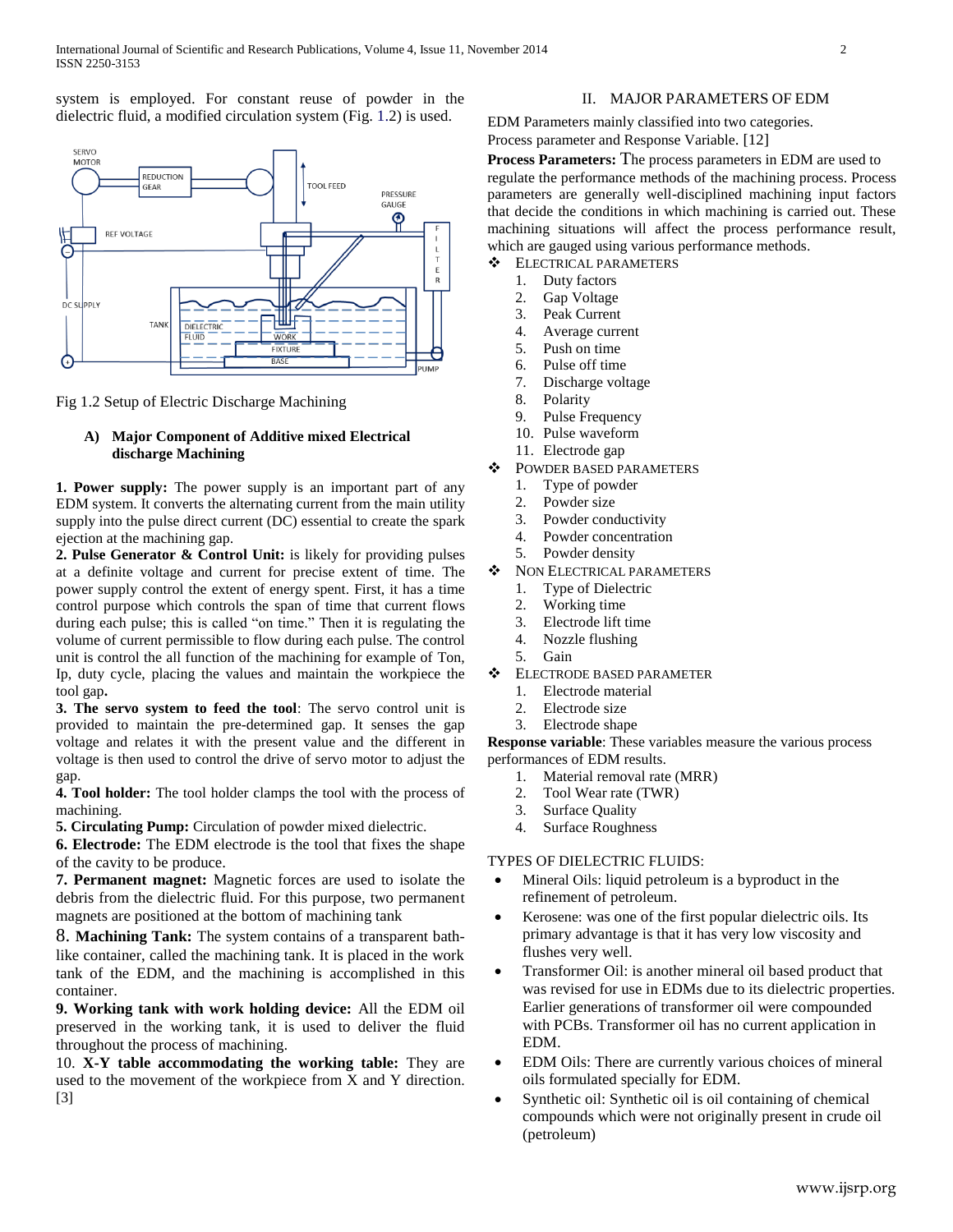

Fig 2.1 Process parameters and Output variables of EDM Process a cause and effect diagram

| S                |                    |            | Metal        |                  |      |                    |
|------------------|--------------------|------------|--------------|------------------|------|--------------------|
| No.              | Material           | Wear Ratio | Removal      | Fabrication      | Cost | Application        |
|                  |                    |            | Rate         |                  |      |                    |
| $\mathbf{1}$ .   | Copper             | Low        | High<br>on   | Easy             | High | On all metals      |
|                  |                    |            | rough range  |                  |      |                    |
| $\overline{2}$ . | <b>Brass</b>       | High       | High only on | Easy             | Low  | On all metals      |
|                  |                    |            | finishing    |                  |      |                    |
|                  |                    |            | range        |                  |      |                    |
| 3.               | Tungsten           | Lowest     | Low          | <b>Difficult</b> | High | Small holes are    |
|                  |                    |            |              |                  |      | drilled            |
| 4.               | Tungsten<br>copper | Low        | Low          | Difficult        | High | higher<br>Used     |
|                  | allov              |            |              |                  |      | accuracy work      |
| 5.               | Cast iron          | Low        | Low          | Easy             | Low  | Used<br>few<br>on  |
|                  |                    |            |              |                  |      | materials          |
| 6.               | <b>Steel</b>       | High       | Low          | Easy             | Low  | Used for finishing |
|                  |                    |            |              |                  |      | work               |
| 7.               | Zinc based allov   | High       | High<br>on   | die<br>Easy      | High | On all metals      |
|                  |                    |            | rough range  | casted           |      |                    |
| 8.               | Copper graphite    | Low        | High         | Difficult        | High | On all metals      |

Table 2.1 Types of electrode material

## TYPES OF POWDER:

- 1. Aluminum
- 2. Silicon
- 3. Graphite
- 4. Chromium
- 5. Aluminum oxide
- 6. Silicon carbide.
- III. LITERATURE REVIEW

Research Contribution year wise as follows:

Erden A., et al., (1980) Reported during the machining of mild steel that the machining rate rises by the adding of powder particles (Al, Cu, iron) in the dielectric fluid of dielectric machining. Here enhancement in the Break Down characteristics

of the dielectric fluid is noticed with the addition of powder particles, but after a certain critical concentration of powder short circuiting take place which causes poor machining.

Jeswani M.L., et al., (1981) Study the effect of adding of graphite powder to kerosene used as dielectric fluid in the EDM. He concluded that addition of about 4gm/l of fine powder having average size of particle as 10Hm increases the MRR (Material Removal Rate) by 60% and TWR (tool wear rate) by 15% in electrical discharge machine. Wear ratio is also reduced by 30%. He concluded that there is 30% reduction in the breakdown voltage of kerosene at spark gap of 50Hm was witnessed.

Narumiya H., et al., (1989) Used Si, Al & graphite as powder materials. The concentration range of the powder was between 2gm/l to 40gm/l. Their conclusion showed that the gap distance increases with the powder concentration and is larger for the aluminum powder but there is no direct relation between the surface roughness and the gap distance. The best results about the surface finish were attained for low powder concentrations levels and that also for silicon and graphite powders.

Mohri, et al. (1992) Found that an EDM finishing process using dielectric mixed with silicon powder provides a mirror surface of up to 500 cm2, area. Recently this machining method has been introduced in commercial machine tools and practically applied in industry.

Kobayashi K., et al., (1992) Have concluded that silicon powder mixed in the dielectric improves the surface finish of SKD-61 tool steel. It has also been observed, however, that at specific machining conditions in the EDM of steel the aluminum and graphite powders create better surface roughness than silicon powder.

Yan and Chen (1994) That the powder particles contribute to the reduction of surface cracks and to the smoothness and homogenization of the white layer. The lowest surface roughness levels and a correct balance between the discharge energy density and the discharge rate were observed for a powder concentration within the range of 2 to 5 g/l.

Ming and He (1995) Indicates that some conductive powder can lower the surface roughness and the tendency of cracks in middle finish and finish machining but the inorganic oxide additive does not have such effect.

Wong Y.S., et al., (1998) Study the powder mixed dielectric electric discharge machining (PMD-EDM) by employing a current of 1A and pulse on time as 0.75Hs to produce a near mirror finish on SKH-54 tool steel. The conclusion was that the resulting machining surface was composed of well defined, uniformly sized, smoothly overlapped and shallow craters. The analysis was carried out by varying the silicon powder concentration and the flushing flow rate.

Uno et al. (1998) Observed that nickel powder mixed working fluid modifies the surface of aluminum bronze components.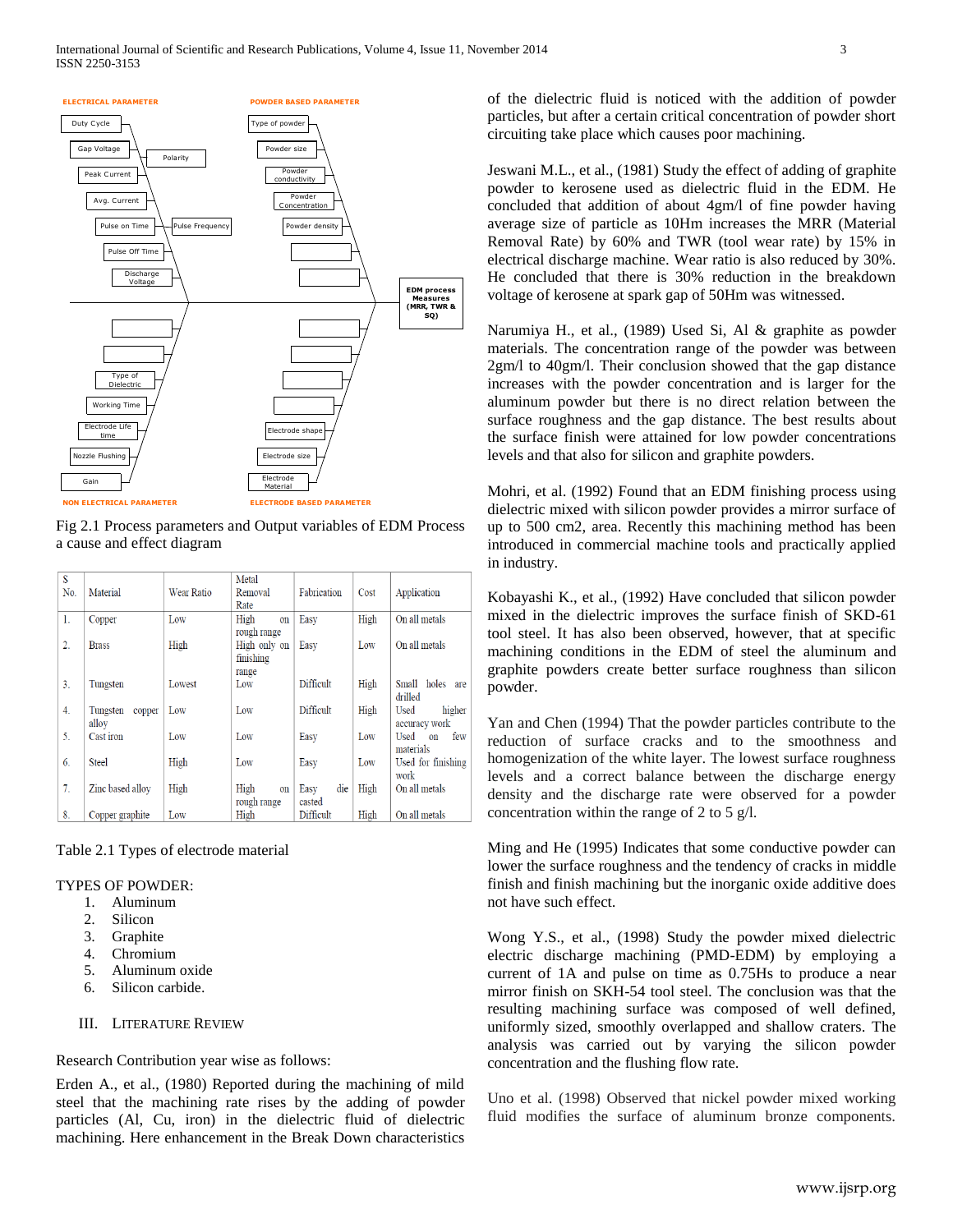Nickel powder was purposely used to deposit a layer on an EDM surface to make the surface abrasion-resistant.

Chow et al. (2000) Studied the EDM process by adding SiC and aluminum powders into kerosene for the micro-slit machining of titanium alloy. The addition of both SiC and aluminum powder to the kerosene enhanced the gap distance, resulting in higher debris removal rate and material removal depth.

Furutani K., et al., (2001) Used titanium powder in dielectric fluid (Kerosene) and found that the layer of titanium carbide of hardness 1600HV (Vickers hardness number) on a carbon steel with negative polarized copper electrode, peak current 3A and 2 Hs pulse duration. Titanium and titanium Carbide are found in XRay diffraction (XRD) analysis of machine surface. It was concluded that the breakdown of dielectric takes place and carbon came from it.

Tzeng Y.F., et al., (2001) Examines the effect of powder characteristics on machining efficiency of electrical discharge machining. They reach to a conclusion that 70- 80nm powder suspended in dielectric produces the greatest material removal rate and least increase in the spark gap.

Yan BH., et al., (2001) Studied the electric discharge machining with powder suspended working media and reported that the gap length become shorter regardless of a mixed powder with a decrease of the pulse duration at a duty factor of 0.5.

Peças P, et al., (2003) Investigated the influence of silicon powder mixed dielectric on conventional EDM. The relationship between the roughness & pulse energy was roughly investigated under a few sets of the conditions in the removal process. Still, the effect of the energy was not systematically analyzed.

Kozak J., et al., (2003) Reported that the material removal rate and tool wear rate were decreased by addition of powder. Consequently the machined surface becomes smooth.

Klocke F., et al., (2004) Used HSFC high speed forming camera technique to find out that in comparison to standard electrode, the Al mixed dielectric forms larger plasma channel. It was concluded that discharge energy distribution is on the larger art on the wok piece surface. The type and concentration of the powder mixed in the dielectric fluid also found to have direct effect on the machining performance output.

Biing Hwa Yan et al. (2005) Investigates the influence of the machining characteristics on pure titanium metals using an electrical discharge machining (EDM) with the addition of urea into distilled water. Experimental results indicate that the nitrogen element decomposed from the dielectric that contained urea, migrated to the work piece, forming a TiN hard layer, resulting in good wear resistance of the machined surface after EDM. They have concluded that Adding urea into the dielectric, MRR and EWR increased with an increase in peak current. Moreover MRR and EWR declined as the pulse duration increased. The surface roughness deteriorated with an increase in peak current.

Wu KL., et al., (2005) Study the problem of powder settling by adding a surfactant with Al powder in dielectric fluid and observed that a surface roughness (Ra value) of less than 0.2μm. This is because of more apparent discharge distribution. It was also reported that negative polarity of the tool resulted in better hardness of the surface.

H.K. Kansal et al. (2005) Optimized the process parameters of powder mixed electrical discharge machining (PMEDM) on tool steel using Response surface methodology. Pulse on time, duty cycle, peak current and concentration of the silicon powder added into the dielectric fluid of EDM were chosen as variables to study the process performance in terms of material removal rate and surface roughness. The silicon powder suspended in the dielectric fluid of EDM affects both MRR & SR. They concluded that more improvement in MRR and SR are expected at still higher concentration level of silicon powder.

Kansal H.K., et al. (2006) founds optimum process conditions for PMEDM of Al- 10%SiCP Metal Matrix Composites by an experimental investigation using Response Surface Methodology. Aluminium powder was suspended into the dielectric fluid of EDM.

Bai and Koo (2006) Investigated the effects of kerosene and distilled water as dielectric during electrical discharge surface alloying of super alloys.

Yeo S H., et al., (2007) The experiments were conducted using dielectric with and without additive and at low discharge energies of 2.5μJ, 5μJ and 25μJ, and was observed that a considerable difference in crater morphology is seen between craters in dielectric with and without the powder at low discharge energy of 2.5μJ, 5μJ and 25μJ. More circular shapes with smaller diameters are produced with powder additive as compared to without powder additive. Craters with the additives are smaller and have more consistent depth than in dielectric without additive. They reported that dielectric with additive in it lower the amount of discharge flowing between the work piece and the tool electrode and slows down the rate at which these charges flow.

H.K. Kansal et al. (2007) Have also identified number of issues that need to be addressed in future for implementation of PSD-EDM of this modified process of machining. Few of them are discussed here. Many researchers have shown that powder suspended EDM machining can distinctly improve the SR and surface quality in the finish machining phase and obtain nearly mirror surface effects. Despite the promising results, PMEDM process is used in industry at very slow pace. One of the key reasons is that many fundamental issues of this new development, including the machining mechanism are still not well understood. The complexity of this process, particularly in context with thermo physical properties of the suspended particles deserves a thorough investigation. Secondly, the difficulty in operation of dielectric interchange, the high amounts of powder consumption, the environmental requirements of fluid disposal and its higher initial cost (two to three times higher than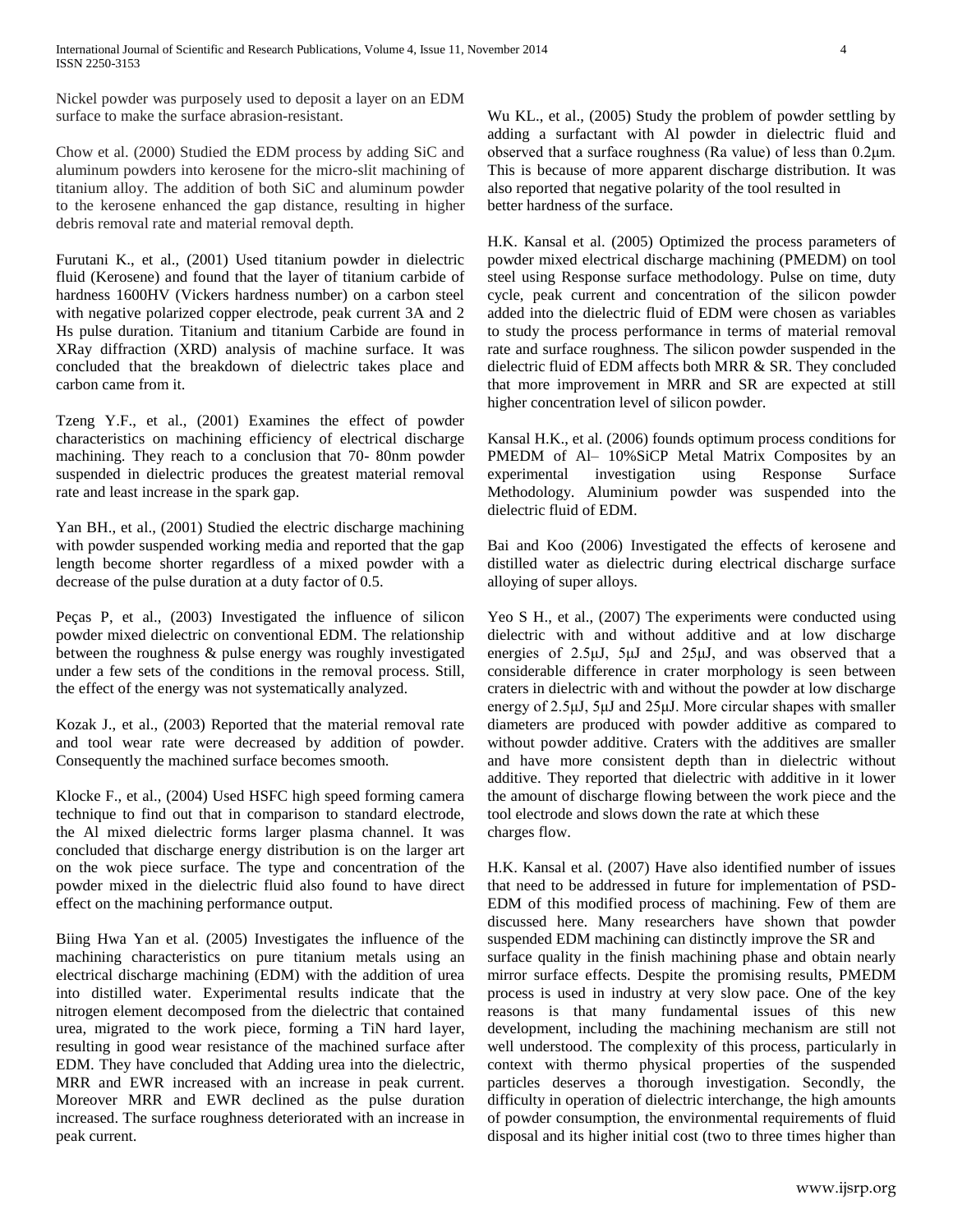the one required for a conventional EDM system) have restricted its frequent use.



Fig : 3.1 Upcoming research in PMEDM

Norliana Mohd Abbas et al. (2007) Have reported a review on current research trends in electrical discharge machining (EDM). They have observed that Fine abrasive powder is mixed into the dielectric fluid.The hybrid material removal process is called powder mixed EDM (PMEDM) where it works steadily at low pulse energy and it significantly affects the performance of EDM process.

Han-Ming Chow et al. (2008) Have investigated the use of SiC powder in water as dielectric for micro slit EDM machining of titanium (Ti) alloy. They have concluded that SiC powder suspended in pure water causes a larger expanding-slit and electrode wear than those of using pure water alone. Also, pure water and a SiC powder attain a smaller amount of machined burr than that of using pure water alone.

Peças P. et al., (2008) Study the effect of silicon powder particles suspended in dielectric fluid. The powder concentration & flushing flow rate are two input parameters. They reach to a conclusion that even for small level of powder concentration there is evident amount of reduction in crater depth, crater diameter and the white layer thickness. They reported that for a particular experimental configuration used, we can find the powder concentration that generates better surface morphology. It was observed that there is dielectric flow rate that minimizes the surface roughness for each electrode area and for larger flow rates, no positive effect on the surface morphology.

Beri and Anil (2008) Performed experimentation on EDM of AISID2 steel in kerosene with copper tungsten (30% Cu and 70% W) electrode (made through Powder Metallurgy technique) and conventional Cu electrode. An L18 orthogonal array of Taguchi methodology was used to identify the effect of process input factors (viz. current, duty cycle and flushing pressure) on the output factors (viz. material removal rate and surface roughness). It was recommended to use conventional Cu electrode for higher MRR and CuW electrode made through PM for low SR.

Kun Ling Wua et al. (2009) Explored the influence of surfactant on the characteristics of electrical discharge machining (EDM) process on mold steel (SKD61). In this study, particle agglomeration is reduced after surfactant molecules cover the surface of debris and carbon dregs in kerosene solution. The

experimental results show that after the addition of Span 20 (30 g/L) to dielectric, the conductivity of dielectric is increased. The machining efficiency is thus increased due to a shorter relay time of electrical discharge. When proper working parameters are chosen, the material removal rate is improved by as high

as 40–80%. Although the improvement of surface roughness is not obvious, the surface roughness is not deteriorated since the material removal rate is great.

Kibria G., et al. (2009) relates different dielectrics in micro-EDM machining operation and reported that the machining characteristics are greatly influenced by the nature of dielectric used during micro-EDM machining. From the available literature, it is concluded that the machining characteristics of some hard and difficult to cut material can be studied by suspending powder of some material in the dielectric fluid of EDM.

Prihandana G.S., et al. (2009) Presents a new method that contains of suspending micro-MoS2 powder in dielectric fluid and using ultrasonic vibration during μ-EDM processes. It was detected that the introduction of MoS2 micro-powder in dielectric fluid and using ultrasonic vibration significantly increase the MRR and improves surface quality.

Kung et al., (2009) Reported that the material removal rate and electrode wear ratio in powder mixed electrical discharge machining of cobalt-bonded tungsten carbide by suspending aluminium powder in dielectric fluid. They observed that the powder particles disperses and makes the discharging energy dispersion uniform.

Furutani K., et al., (2009) The conditions for deposition machining by Ti powder suspended EDM was investigated with respect to discharge current and pulse duration in this paper. They concluded that the discharge energy affected the deposit able condition range. TiC could be deposited in the case that both discharge energy and powder density was small. They reported that the hardness of the deposition achieved was 2000Hv. The matrix surface was also hardened.

Kumar S., et al., (2010) Found that significant amount of material transfer takes place from the manganese powder suspended in dielectric fluid to the machined surface under appropriate machining conditions which changes the surface composition and its properties. They reported that percentage of manganese increased to0.95% from 0.52% and that of carbon to 1.03% from 0.82% that result in increase in the micro hardness. For surface alloying favourable machining conditions were found to be low peak current (4 A), shorter pulse on-time (5μs), longer pulse offtime (85μs),

Sharma S. et al (2010) Study the effect of aluminium powder on the machining performance of conventional EDM with reverse polarity. The machining performance is evaluated in terms of material removal rate, tool wear rate, percentage wear rate, surface roughness. Concentration and grain size of aluminium powder are taken as the input powder parameters and its effect are presented on machining performance. It is found